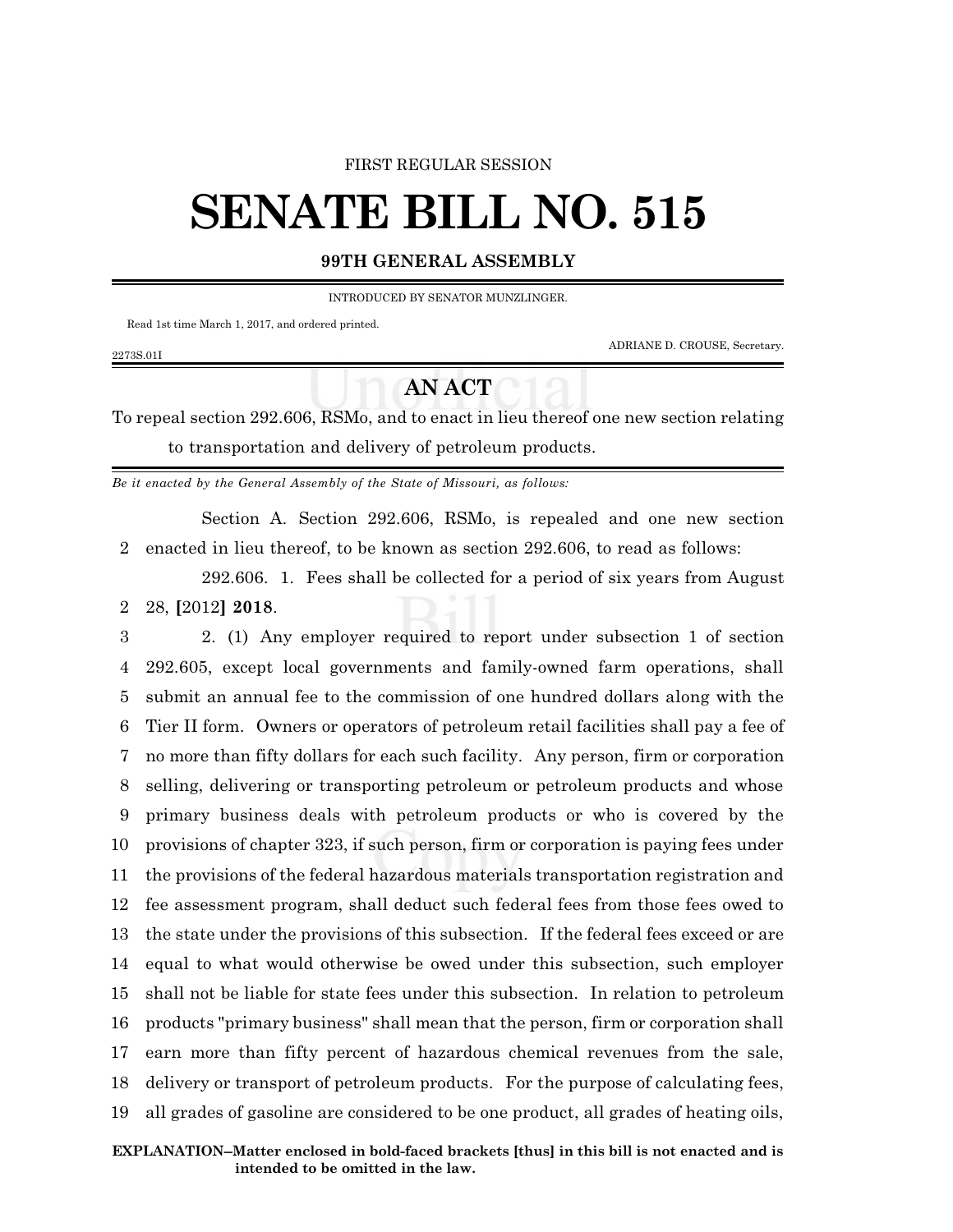diesel fuels, kerosenes, naphthas, aviation turbine fuel, and all other heavy distillate products except for grades of gasoline are considered to be one product, and all varieties of motor lubricating oil are considered to be one product. For the purposes of this section "facility" shall mean all buildings, equipment, structures and other stationary items that are located on a single site or on contiguous or adjacent sites and which are owned or operated by the same person. If more than three hazardous substances or mixtures are reported on the Tier II form, the employer shall submit an additional twenty dollar fee for each hazardous substance or mixture. Fees collected under this subdivision shall be for each hazardous chemical on hand at any one time in excess of ten thousand pounds or for extremely hazardous substances on hand at any one time in excess of five hundred pounds or the threshold planning quantity, whichever is less, or for explosives or blasting agents on hand at any one time in excess of one hundred pounds. However, no employer shall pay more than ten thousand dollars per year in fees. Moneys acquired through litigation and any administrative fees paid pursuant to subsection 3 of this section shall not be applied toward this cap.

 (2) Employers engaged in transporting hazardous materials by pipeline except local gas distribution companies regulated by the Missouri public service commission shall pay to the commission a fee of two hundred fifty dollars for each county in which they operate.

 (3) Payment of fees is due each year by March first. A late fee of ten percent of the total owed, plus one percent per month of the total, may be assessed by the commission.

 (4) If, on March first of each year, fees collected under this section and natural resources damages made available pursuant to section 640.235 exceed one million dollars, any excess over one million dollars shall be proportionately credited to fees payable in the succeeding year by each employer who was required to pay a fee and who did pay a fee in the year in which the excess occurred. The limit of one million dollars contained herein shall be reviewed by the commission concurrent with the review of fees as required in subsection 1 of this section.

 3. Beginning January 1, 2013, any employer filing its Tier II form pursuant to subsection 1 of section 292.605 may request that the commission distribute that employer's Tier II report to the local emergency planning committees and fire departments listed in its Tier II report. Any employer opting to have the commission distribute its Tier II report shall pay an additional fee of